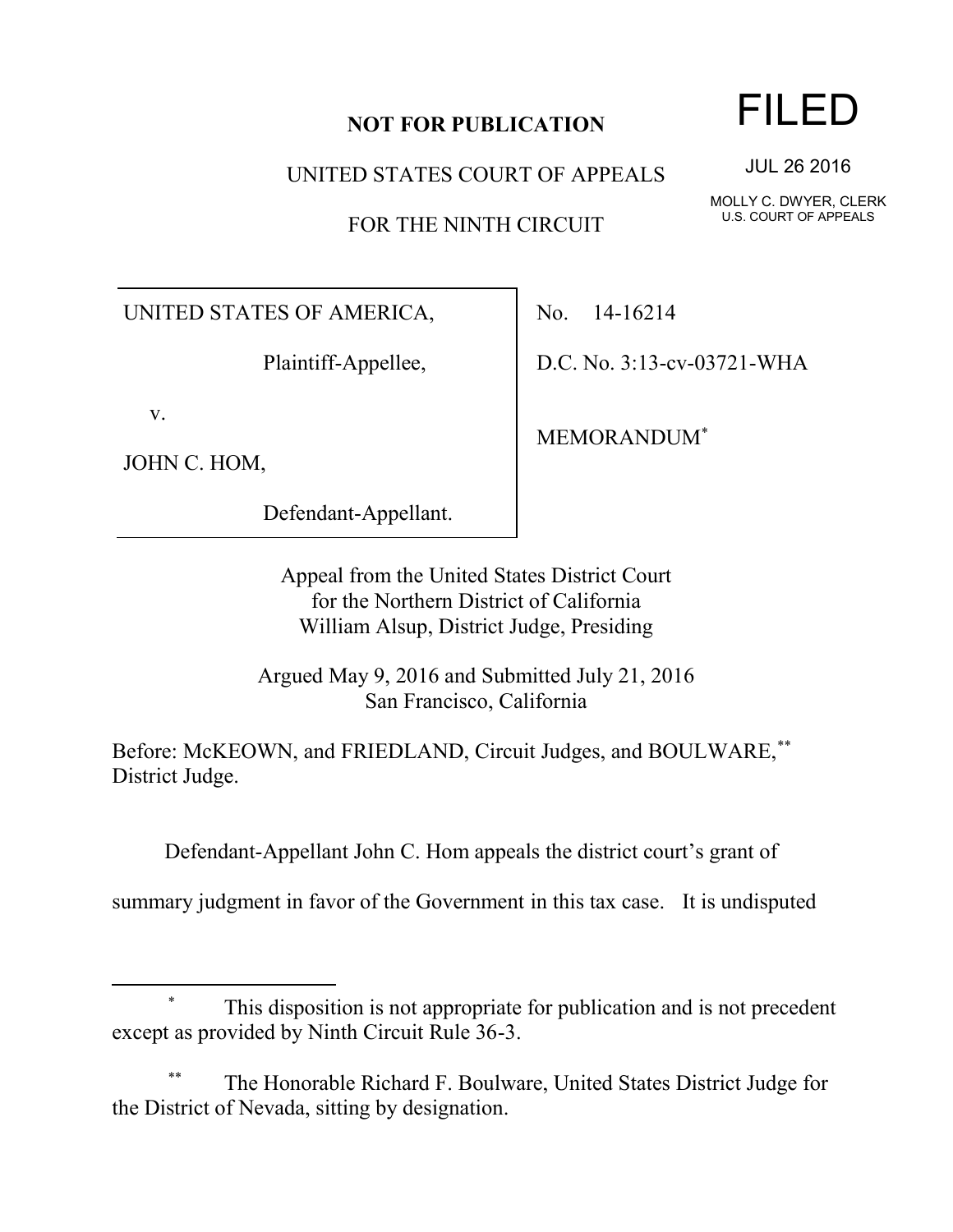that Hom failed to file a tax form known as the Foreign Bank and Financial Accounts Report ("FBAR") (Treasury Form TD F 90-22.1) for three accounts he held in 2006, and one account he held in 2007. Hom was assessed a total penalty of \$40,000 (\$10,000 per violation). When Hom failed to pay, the Government filed this lawsuit against Hom. The district court granted summary judgment against Hom, and Hom appealed.

The issue before us is whether Hom's accounts with FirePay, PokerStars, and PartyPoker required the filing of FBAR forms under 31 U.S.C § 5314, which provides that the Secretary of the Treasury "shall require" U.S. persons to "keep records and file reports . . . [when those persons] make[] a transaction or maintain[] a relation for any person with a foreign financial agency." Under the regulation in effect at the time, the key questions are whether Hom's accounts were "bank, securities, or other financial account[s]" and whether those accounts were "in a foreign country." *See* 31 C.F.R. § 103.24 (2006). If both questions are answered in the affirmative, the accounts required the filing of FBAR forms.

"[F]inancial agency" is defined in 31 U.S.C  $\S$  5312(a)(1) as "a person acting for a person . . . as a financial institution." "[F]inancial institution" is in turn defined to include a number of specific types of businesses, including "a commercial bank," "a private banker," and "a licensed sender of money or any

2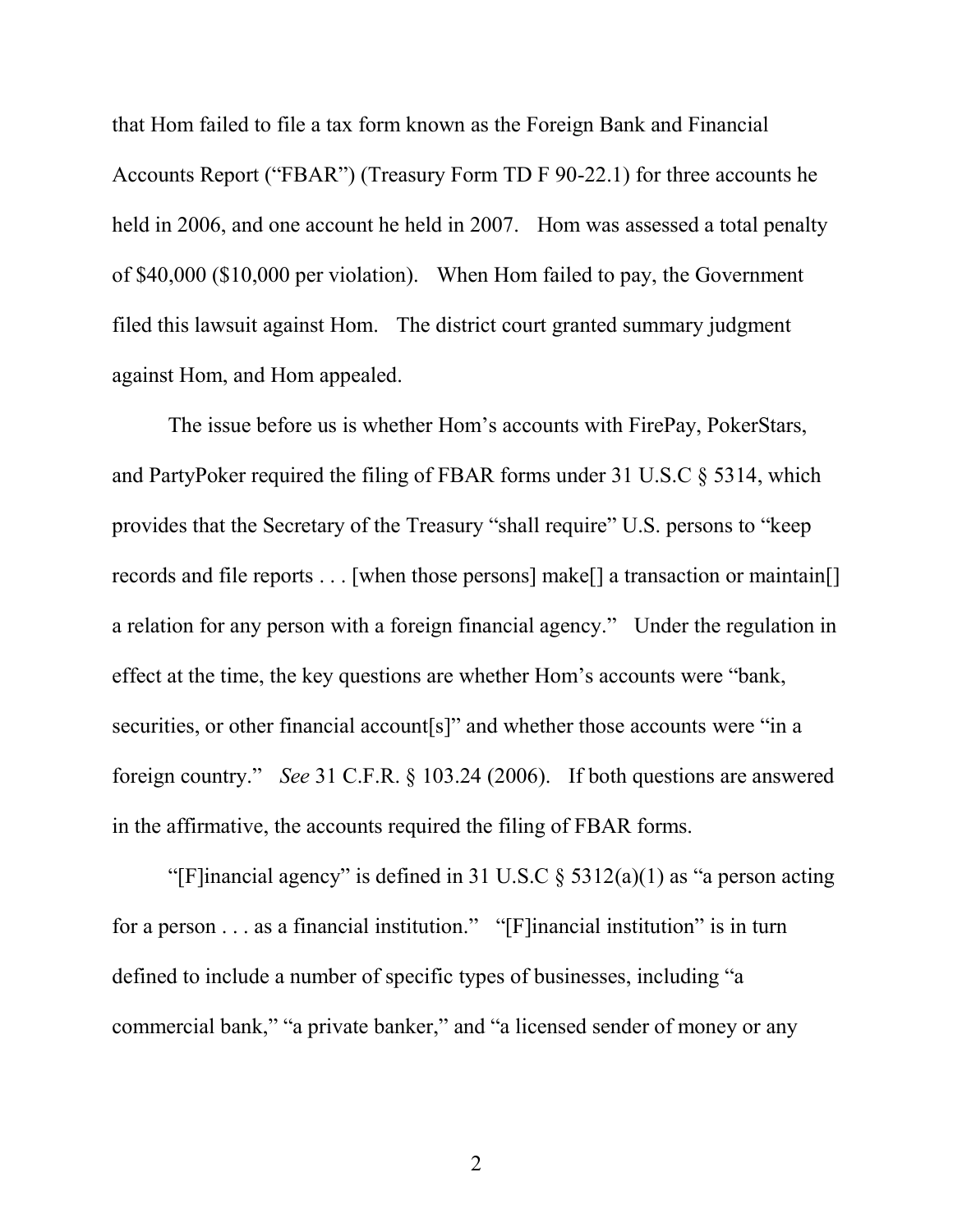other person who engages as a business in the transmission of funds." 31 U.S.C. § 5312(a)(2).

Hom's FirePay account fits within the definition of a financial institution for purposes of FBAR filing requirements because FirePay is a money transmitter. *See* 31 U.S.C. § 5312(a)(2)(R); 31 C.F.R. § 103.11(uu)(5) (2006). FirePay acted as an intermediary between Hom's Wells Fargo account and the online poker sites. Hom could carry a balance in his FirePay account, and he could transfer his FirePay funds to either his Wells Fargo account or his online poker accounts. It also appears that FirePay charged fees to transfer funds. As such, FirePay acted as "a licensed sender of money or any other person who engages as a business in the transmission of funds" under 31 U.S.C.  $\S$  5312(a)(2)(R) and therefore qualifies as a "financial institution." *See* 31 C.F.R. § 103.11(uu)(5) (2006). Hom's FirePay account is also "in a foreign country" because FirePay is located in and regulated by the United Kingdom. *See* IRS, FBAR Reference Guide, https://www.irs.gov/pub/irs-utl/irsfbarreferenceguide.pdf (last visited July 19, 2016) ("Typically, a financial account that is maintained with a financial institution located outside of the United States is a foreign financial account.").

In contrast, Hom's PokerStars and PartyPoker accounts do not fall within the definition of a "bank, securities, or other financial account." PartyPoker and PokerStars primarily facilitate online gambling. Hom could carry a balance on his

3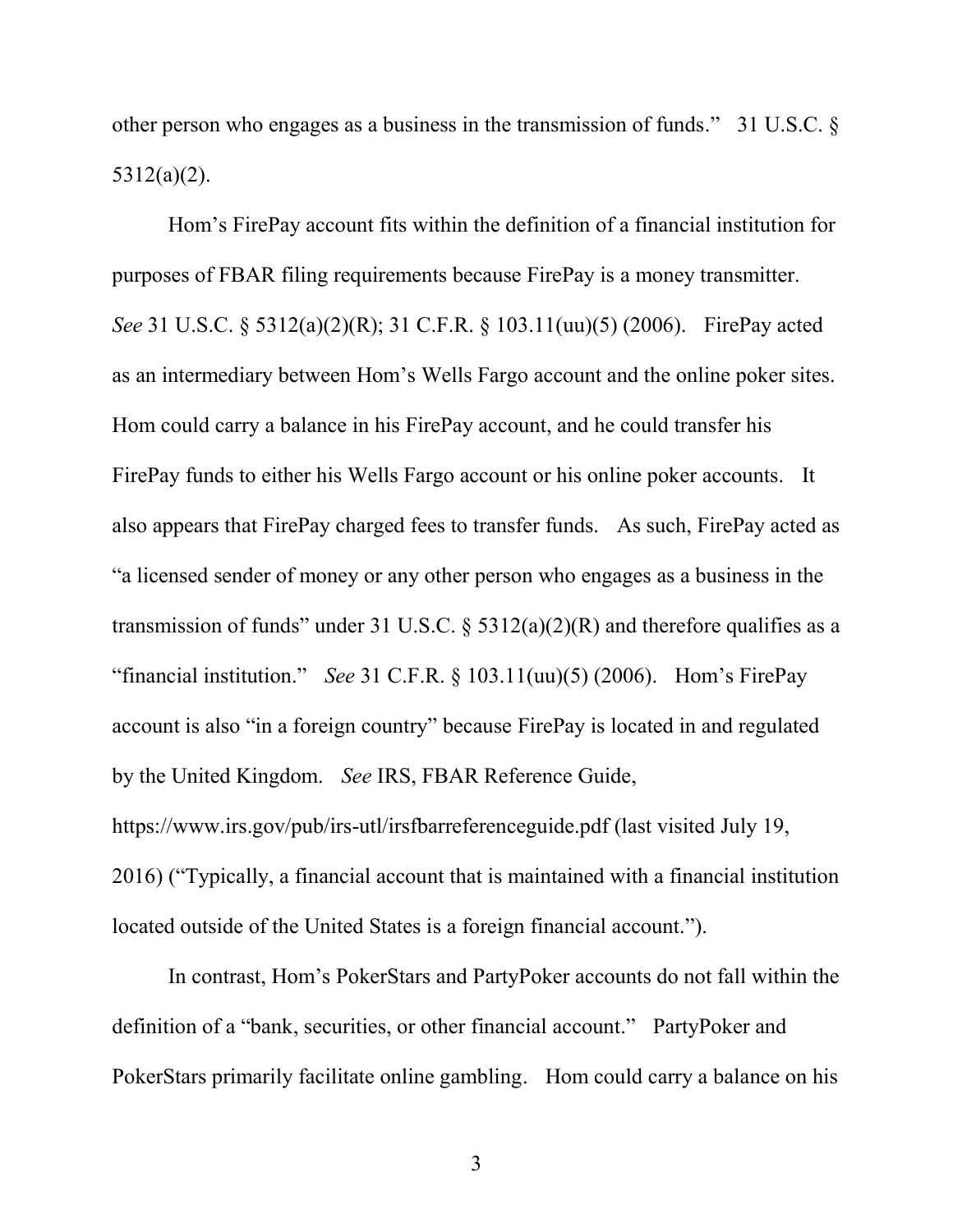PokerStars account, and indeed he needed a certain balance in order to "sit" down to a poker game. But the funds were used to play poker and there is no evidence that PokerStars served any other financial purpose for Hom. Hom's PartyPoker account functioned in essentially same manner.

The Government argues that these entities were functioning as banks,<sup>1</sup> but this argument lacks support. Neither the statute nor the regulations define banking. In discerning the plain meaning of the text, we interpret words in light of their "ordinary, contemporary, common meaning" unless they are otherwise defined. *Perrin v. United States*, 444 U.S. 37, 42 (1979). Merriam-Webster dictionary defines bank as, "an establishment for the custody, loan, exchange, or issue of money, for the extension of credit, and for facilitating the transmission of funds." Merriam-Webster Dictionary, Bank, http://www.merriamwebster.com/dictionary/bank (last visited July 19, 2016).<sup>2</sup> There is no evidence

 $\overline{a}$ 

<sup>&</sup>lt;sup>1</sup> The Government's belated attempt to argue that PokerStars and PartyPoker are "casinos" and thus qualify as financial institutions, is too little, too late. Not only did the Government not raise this argument below, it explicitly disclaimed reliance on that theory. We decline to address this argument raised for the first time on appeal because "[o]ur discretion to affirm on grounds other than those relied on by the district court extends to issues raised in a manner providing the district court an opportunity to rule on it." *Mansourian v. Regents of Univ. of Cal.*, 602 F.3d 957, 974 (9th Cir. 2010).

<sup>&</sup>lt;sup>2</sup> The next two definitions in Merriam-Webster for "bank" do relate specifically to gambling establishments. *See* Merriam-Webster, Bank ("2: a person conducting a gambling house or game; *specifically*: dealer [and] 3: a supply of something held in reserve: as [] the fund of supplies (as money, chips, or pieces) held by the banker or dealer for use in a game."). The Government, however, did not advance the